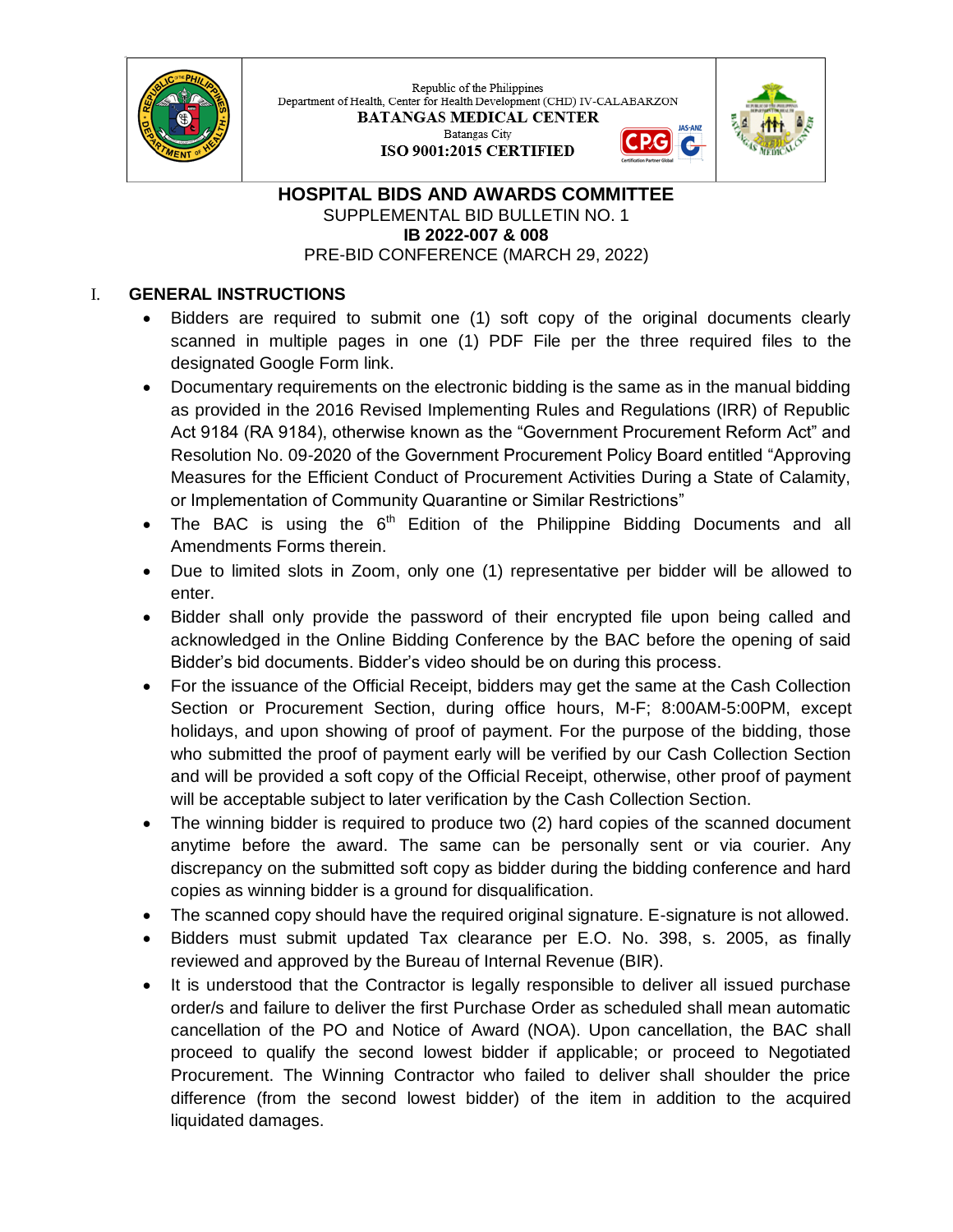

Republic of the Philippines Department of Health, Center for Health Development (CHD) IV-CALABARZON **BATANGAS MEDICAL CENTER** Batangas City ISO 9001:2015 CERTIFIED



G

- In lieu of the Certificate of Ongoing Projects/Accomplishments, Bidders must present their progress report or percentage of partial accomplishment, together with their contracts, awards, and proof of deliveries such as sales invoice.
- Bidders must specify in the Technical Specifications Form under Bidder's Offer, Technical Specifications Column the exact specifications they are offering submitted against each of the individual parameters. Whereas, bidders must state either "Comply" or "Not Comply" under the Bidder's Offer, Statement of Compliance Column. The bids with incomplete and incorrect filled out Technical Specifications Form will be disqualified.
- The basis for the computation of the SLCC is the TOTAL ABC of the project. Bidder must have completed, within the period specified in the Invitation to Bid, an SLCC that is similar to the contract to be bid, and whose value, adjusted to current prices using the Philippine Statistics Authority (PSA) consumer price indices, must be at least fifty percent (50%) of the TOTAL ABC OF THE PROJECT. However, in the case of Expendable Supplies, said SLCC must be at least twenty-five percent (25%) of the TOTAL ABC OF THE PROJECT. Service will fall on the Expendable Supplies.
- If there is no single completed contract for the required amount, the bidder may submit at least two (2) completed similar contracts and the aggregate contract amounts should be equivalent to at least the percentage of the ABC as required above and the largest of these similar contracts must be equivalent to at least half of the percentage of the ABC as required.
- A contract shall only be considered "similar" to the contract to be bid if it is of similar nature.
- Contracts similar to the Project should be completed within two (2) years to the deadline for the submission and receipt of bids.
- With regards to the documents supporting the Statement Identifying the Single Largest Completed Contract (SLCC), in lieu of Contract, Certificate of Completion and Certificate of Acceptance, the BAC shall accept Notice of Award (NOA) or Purchase Order (PO), Sales Invoice and Official Receipt (OR), respectively.
- II. Amendments/Clarifications on the **Section VII. Technical Specifications** as per Pre-Bidding Conference conducted last March 29, 2022 as follows:

| <b>PARTICULAR</b>                 | <b>FROM</b>                                                             | ТΩ                                                                      |
|-----------------------------------|-------------------------------------------------------------------------|-------------------------------------------------------------------------|
| <b>ITEM NO.</b><br>1: VIDEO       | <b>TECHNICAL DESCRIPTION:</b>                                           | <b>TECHNICAL DESCRIPTION:</b>                                           |
| <b>ENDOSCOPY</b><br><b>SYSTEM</b> | The set has the following components:<br>Digital Endoscopy Camera<br>А. | The set has the following components:<br>Digital Endoscopy Camera<br>А. |
|                                   | <b>HDTV</b> format                                                      | <b>HDTV</b> format                                                      |

## **1. IB2022-008B Supply and Delivery of Various Otolaryngology Equipment**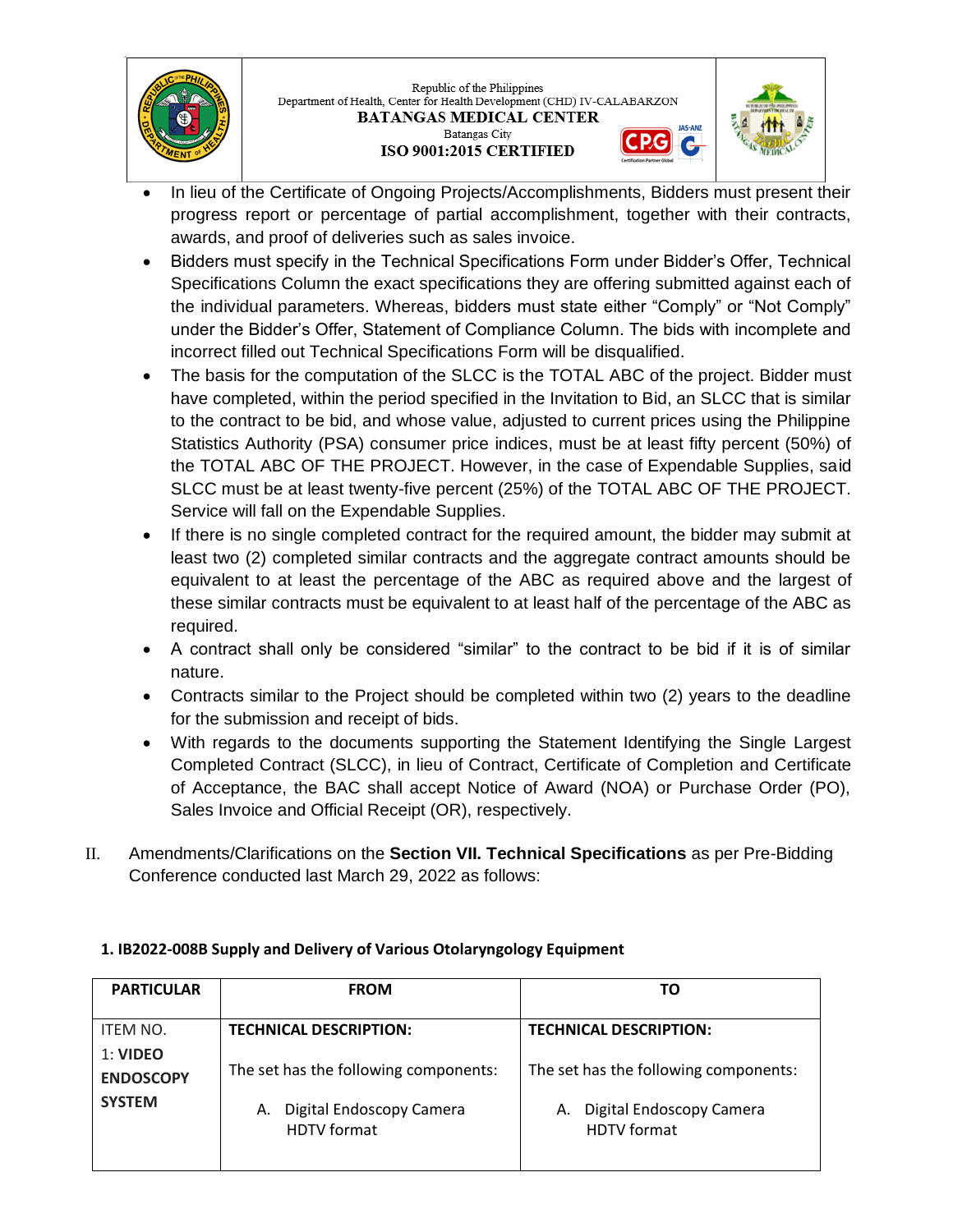|  | Republic of the Philippines<br>Department of Health, Center for Health Development (CHD) IV-CALABARZON<br><b>BATANGAS MEDICAL CENTER</b><br>Batangas City<br>ISO 9001:2015 CERTIFIED |                                                                                                           |
|--|--------------------------------------------------------------------------------------------------------------------------------------------------------------------------------------|-----------------------------------------------------------------------------------------------------------|
|  | 3 CCD                                                                                                                                                                                | 3 CCD or CMOS                                                                                             |
|  | resolution: 1920 x 1080<br>or higher                                                                                                                                                 | pixels<br>resolution: 1920 x 1080 pixels<br>or higher                                                     |
|  | with focusing or zoom coupler                                                                                                                                                        | with focusing or zoom coupler                                                                             |
|  | progressive scan                                                                                                                                                                     | progressive scan                                                                                          |
|  | adjustable shutter area                                                                                                                                                              | adjustable shutter area                                                                                   |
|  | freeze and mirror function                                                                                                                                                           | freeze and mirror function                                                                                |
|  | video output:                                                                                                                                                                        | video output:                                                                                             |
|  | Y/C video output                                                                                                                                                                     | Y/C video output                                                                                          |
|  | RGB video output                                                                                                                                                                     | RGB video output or Y-Pb-Pr                                                                               |
|  | <b>VBS</b>                                                                                                                                                                           | <b>VBS</b>                                                                                                |
|  | HD-SDI                                                                                                                                                                               | HD-SDI                                                                                                    |
|  | DVI-D                                                                                                                                                                                | <b>DVI-D or HDMI</b>                                                                                      |
|  | <b>HD Monitor</b><br>В.<br>HD resolution 1920 x 1080 or<br>higher                                                                                                                    | <b>HD Monitor</b><br>В.<br>HD resolution 1920 x 1080 or<br>higher                                         |
|  | TFT or active matrix display at<br>least 26"                                                                                                                                         | TFT or IPS active matrix display<br>at least 26"                                                          |
|  | display                                                                                                                                                                              | display                                                                                                   |
|  | medical grade                                                                                                                                                                        | medical grade                                                                                             |
|  | C. HD Video Capture and Storage<br>Device<br>Input/Output: DVI/(RGB                                                                                                                  | HD Video Capture and Storage<br>C.<br>Device<br>Input/Output: HDMI/DVI/<br>SDI/S Video (RGB with Adapter) |
|  | with Adapter)<br>HD-SDVDVI (RGB, VGA with<br>Adapter)                                                                                                                                | HD-SDVDVI (RGB, VGA with<br>Adapter)                                                                      |
|  | Image format: JPG, BMP                                                                                                                                                               | Image format: JPG, BMP, PNG                                                                               |
|  | Video format: H.264, MPEG4                                                                                                                                                           | Video format: H.264, MPEG4<br>(1080,720, PAL, NTSC) or                                                    |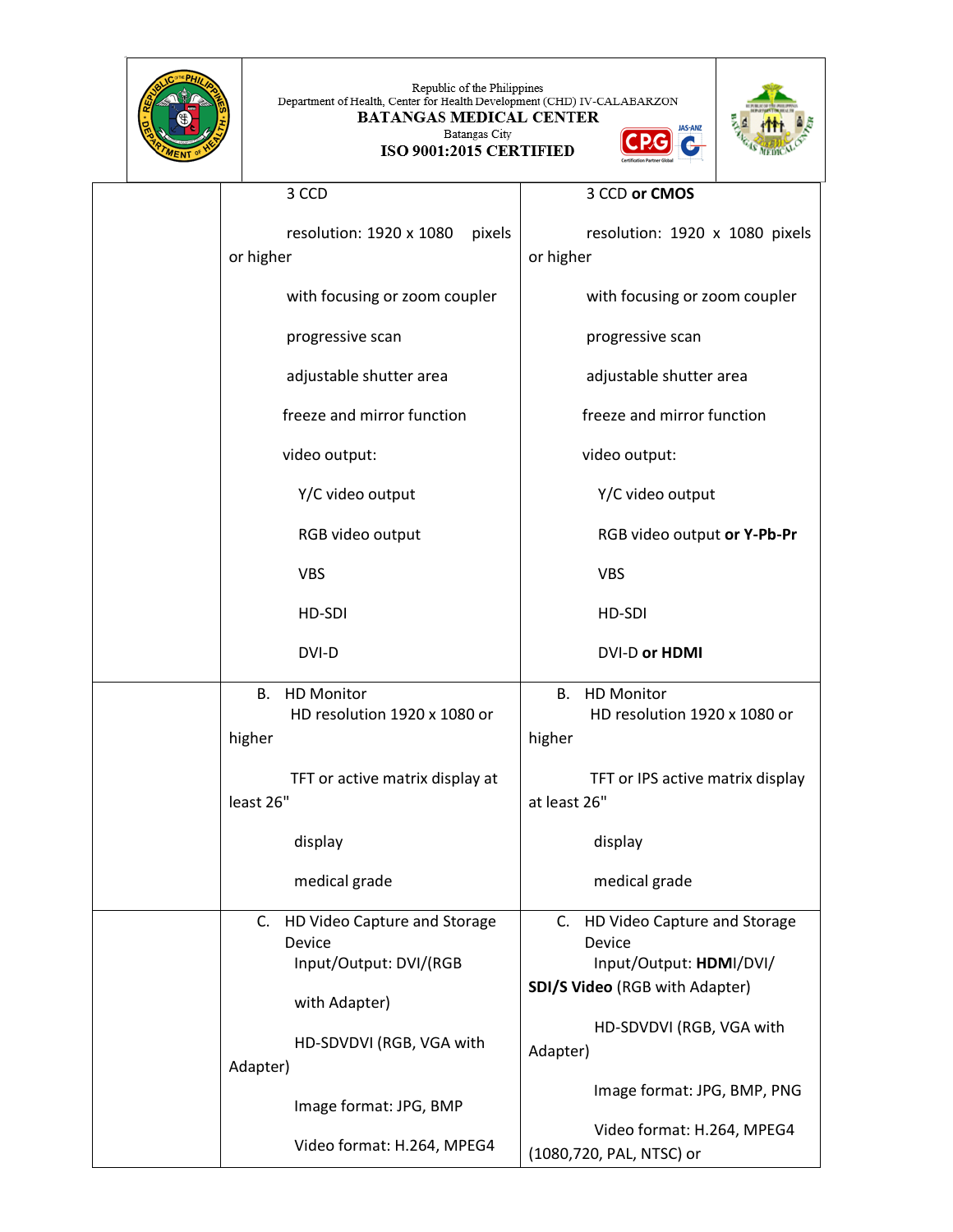| HILIPS<br><b>COTT</b><br>PTMEN |
|--------------------------------|
|                                |

Republic of the Philippines<br>Department of Health, Center for Health Development (CHD) IV-CALABARZON<br>BATANGAS MEDICAL CENTER<br>Batangas City **JAS-ANZ** CPG C





|                    | (1080,720, PAL, NTSC)                                 | MP4(1920x1080 p60)                                    |
|--------------------|-------------------------------------------------------|-------------------------------------------------------|
|                    |                                                       |                                                       |
|                    | USB stick, video cables                               | USB stick, video cables                               |
|                    | 1 terabyte external hard drive                        | 1 terabyte external hard drive                        |
|                    | with cables                                           | with cables                                           |
|                    |                                                       |                                                       |
|                    | <b>LED Light Source</b><br>Ε.                         | D. LED Light Source                                   |
|                    | LED technology                                        | LED technology                                        |
|                    | port with standard adaptors for<br>other brands       | port with standard adaptors for<br>other brands       |
|                    | light intensity adjustment:                           | light intensity adjustment:                           |
|                    | manual or automatic                                   | manual or automatic                                   |
|                    |                                                       |                                                       |
|                    | automatic thermal protection                          | automatic thermal protection                          |
|                    | system                                                | system                                                |
|                    | at least 30,000 hours bulb life                       | at least 20,000 hours bulb life                       |
|                    | <b>DOCUMENTATION:</b>                                 | <b>DOCUMENTATION:</b>                                 |
|                    |                                                       |                                                       |
|                    | With brochure, manual of operation                    | With brochure, manual of operation                    |
|                    | laser or acetate etching (BatMC ENT-                  | laser or acetate etching (BatMC ORL-                  |
|                    | HNS)                                                  | HNS)                                                  |
|                    |                                                       |                                                       |
|                    |                                                       |                                                       |
| ITEM NO.           | <b>TECHNICAL DESCRIPTION:</b>                         | <b>TECHNICAL DESCRIPTION:</b>                         |
| 2:OPD              | 3.                                                    | 3.                                                    |
| <b>LARYNGOLOGY</b> | Rhino-Laryngo-Broncho<br>Fiberscope, flexible (1 set) | Rhino-Laryngo-Broncho<br>Fiberscope, flexible (1 set) |
| <b>SET</b>         | outer diameter: 3.5-4.0 mm                            | outer diameter: 3.4-4.2 mm                            |
|                    | working channel at least 1.3 mm                       | working channel at least 1.15                         |
|                    | inner diameter                                        | mm inner diameter                                     |
|                    | 0 degrees direction/angle of                          | 0 degrees direction/angle of                          |
|                    | view                                                  | view or 3-50mm field of view                          |
|                    |                                                       |                                                       |
|                    | distal tip deflection up/down                         | distal tip deflection up/down                         |
|                    | 100-180 degrees/100-140                               | 100-180 degrees/100-140                               |
|                    | degrees                                               | degrees                                               |
|                    | carrying/storage case<br>a.                           | carrying/storage case<br>а.                           |
|                    | ETO cap or equivalent<br>b.                           | ETO cap or equivalent<br>b.                           |
|                    | leakage tester<br>c.<br>d. flexible double action     | leakage tester<br>$\mathsf{c}$ .                      |
|                    |                                                       | d. flexible double action biopsy<br>forceps           |
|                    | biopsy forceps<br>at least 60 cm length               | at least 60 cm length                                 |
|                    | flexible double action<br>e.                          | e. flexible double action                             |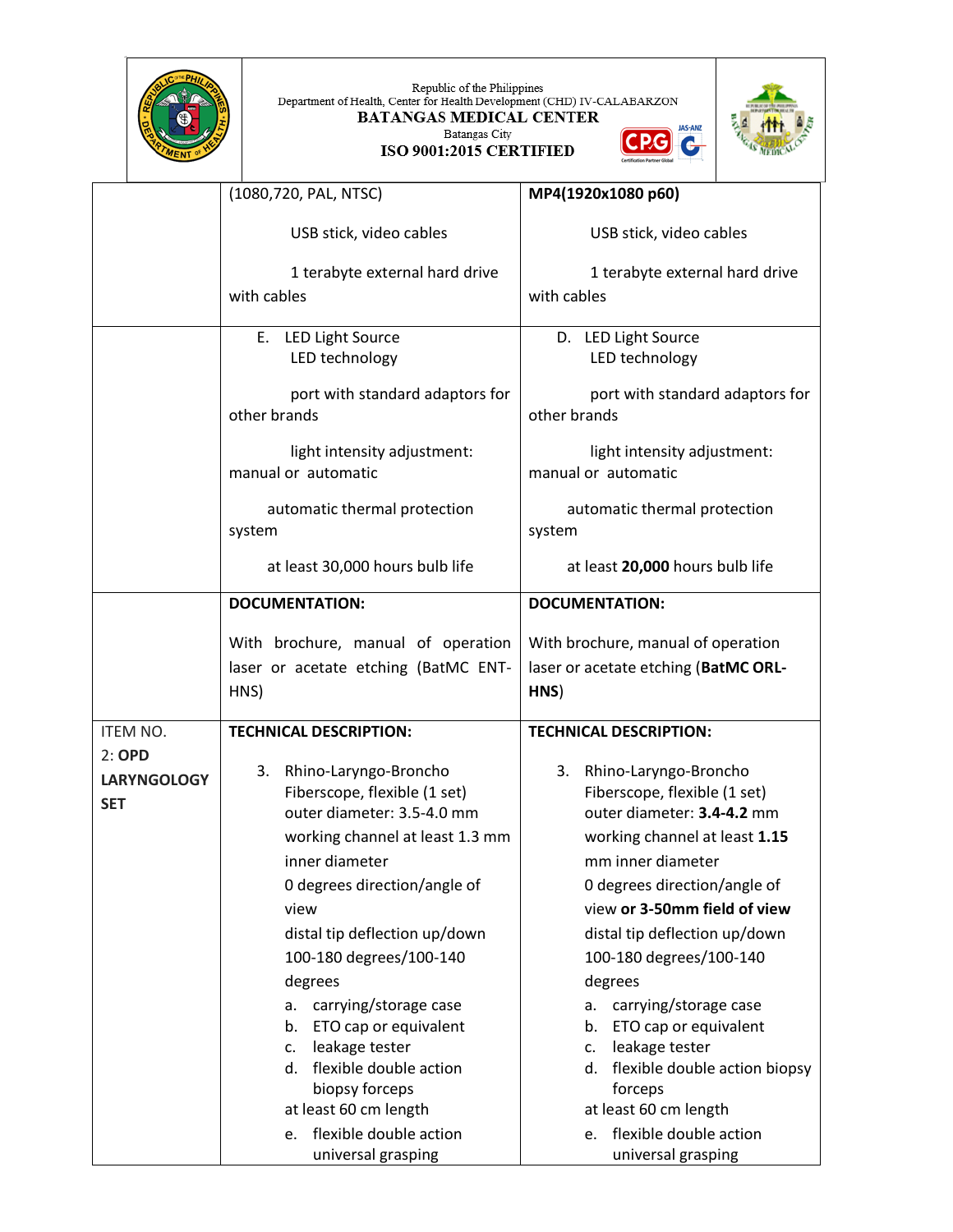|                                  | Republic of the Philippines<br>Department of Health, Center for Health Development (CHD) IV-CALABARZON<br><b>BATANGAS MEDICAL CENTER</b><br>Batangas City<br>ISO 9001:2015 CERTIFIED |                                                                                                                                                                                                                                                                                                                                                                               |
|----------------------------------|--------------------------------------------------------------------------------------------------------------------------------------------------------------------------------------|-------------------------------------------------------------------------------------------------------------------------------------------------------------------------------------------------------------------------------------------------------------------------------------------------------------------------------------------------------------------------------|
|                                  | forceps at least 60 cm length                                                                                                                                                        | forceps at least 60 cm length                                                                                                                                                                                                                                                                                                                                                 |
|                                  | f.<br>cap for biopsy channel<br>cleaning brush<br>g.<br>mouth piece/guard (4)<br>h.<br>led light source<br>i.                                                                        | cap for biopsy channel<br>f.<br>cleaning brush<br>g.<br>h. mouth piece/guard (4)<br>led light source<br>i.<br><b>Automatic light intensity</b><br>control<br>LED daylight quality at least<br>5,500K lumens                                                                                                                                                                   |
|                                  | UPS at least 1500 watts<br>j.<br>Medical grade monitor at<br>k.<br>least 24 inches                                                                                                   | UPS at least 1500 watts<br>j.<br>k.<br>Medical grade monitor at<br>least 24 inches<br>They should be composed<br>of a scratch - and chemical<br>resistant material that can<br>withstand<br>the<br>most<br>common cleaning solutions<br>disinfectants/with<br>and<br>antimicrobial coating<br><b>or</b><br>surface treatments that can<br>strengthen<br>infection<br>control. |
|                                  | with adapters for other<br>I.<br>brands                                                                                                                                              | with adapters for other<br>$\mathsf{L}$<br>brands                                                                                                                                                                                                                                                                                                                             |
|                                  | <b>DOCUMENTATION:</b>                                                                                                                                                                | <b>DOCUMENTATION:</b>                                                                                                                                                                                                                                                                                                                                                         |
|                                  | With brochure, manual of operation<br>laser or acetate etching (BatMC ENT-<br>HNS)                                                                                                   | With brochure, manual of operation<br>laser or acetate etching (BatMC ORL-<br>HNS)                                                                                                                                                                                                                                                                                            |
| ITEM NO.                         | <b>TECHNICAL DESCRIPTION:</b>                                                                                                                                                        | <b>TECHNICAL DESCRIPTION:</b>                                                                                                                                                                                                                                                                                                                                                 |
| 3: ENT OPD<br><b>OTOLOGY SET</b> | 24. Elevator, Freer (1 pc)<br>stainless steel                                                                                                                                        | 24. Elevator, Freer (1 pc)<br>stainless steel                                                                                                                                                                                                                                                                                                                                 |
|                                  | width: 4.5/4.6 mm                                                                                                                                                                    | width: 4.3-4.5/4.6 mm                                                                                                                                                                                                                                                                                                                                                         |
|                                  | over-all length: 180-200 mm                                                                                                                                                          | over-all length: 180-200 mm                                                                                                                                                                                                                                                                                                                                                   |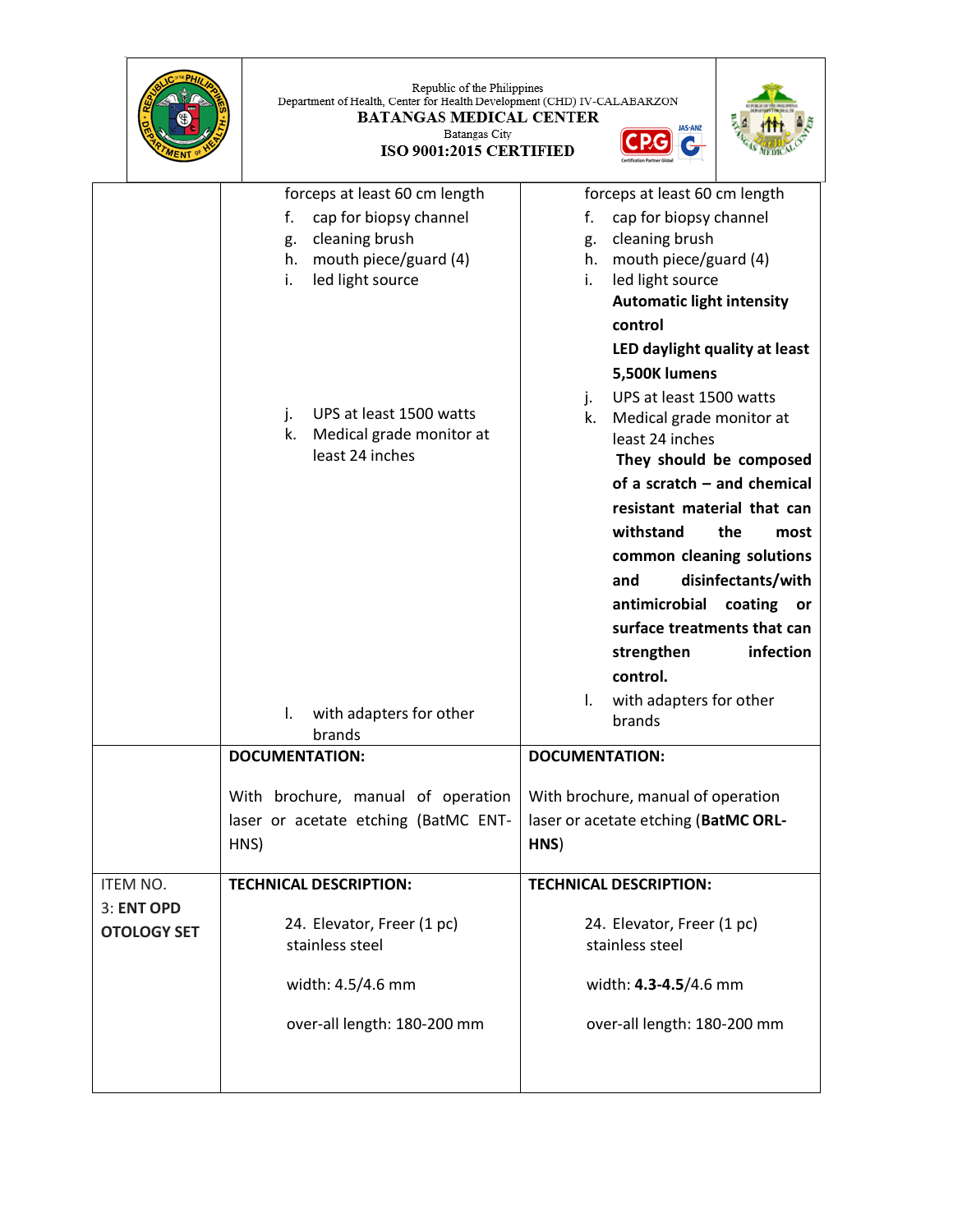

 ${\bf Republic~of~the~Philippines}$  Department of Health, Center for Health Development (CHD) IV-CALABARZON **BATANGAS MEDICAL CENTER JAS-ANZ** Batangas City  $PG$ C  $\mathbf{G}$ 

ISO 9001:2015 CERTIFIED



## **2. IB2022-008C Supply and Delivery of Various Ophthalmology Equipment**

| <b>PARTICULAR</b>                 | <b>FROM</b>                                                            | TO                                                                                            |
|-----------------------------------|------------------------------------------------------------------------|-----------------------------------------------------------------------------------------------|
| <b>ITEM NO.</b>                   | <b>TECHNICAL DESCRIPTION:</b>                                          | <b>TECHNICAL DESCRIPTION:</b>                                                                 |
| 2: PHOTOCOAGULATING/<br>532 LASER | POWER OUTPUT ON CORNEA: at<br>least 2W                                 | POWER OUTPUT ON CORNEA: at least<br>1.5W                                                      |
|                                   | With pattern laser delivery system                                     | With pattern laser delivery system                                                            |
|                                   | With optional voice confirmation &<br>remote control                   | With optional voice confirmation &<br>remote control                                          |
|                                   | With wireless foot switch control                                      | With wireless foot switch control                                                             |
|                                   | With integrated CSO Slit lamp, Zeiss-<br>type                          | With integrated CSO Slit lamp, Zeiss-<br>type, or Haag streit Type or their<br>equivalent     |
|                                   | With cooling system                                                    | With cooling system                                                                           |
|                                   | <b>PHYSICAL DESCRIPTION:</b>                                           | <b>PHYSICAL DESCRIPTION:</b>                                                                  |
|                                   | Dimensions: at least 12 in (30 cm) x<br>8.5 in (21 cm) x 14 in (35 cm) | Dimensions: at least 12 in (30 cm) x 5<br>in $(21 \text{ cm}) \times 14$ in $(35 \text{ cm})$ |
|                                   | Weight (lbs, kg): at least 3kg                                         | Weight (lbs, kg): at least 3kg                                                                |
|                                   | Noise (in dBA): NA                                                     | Noise (in dBA): NA                                                                            |
|                                   | Heat dissipation: NA                                                   | Heat dissipation: NA                                                                          |
|                                   | Mobility, portability: NA                                              | Mobility, portability: NA                                                                     |
|                                   | ACCESSORIES, CONSUMABLES,<br><b>SPARE PARTS. OTHER COMPONENT:</b>      | <b>ACCESSORIES, CONSUMABLES, SPARE</b><br><b>PARTS. OTHER COMPONENT:</b>                      |
|                                   | 1. Laser Contact Lens PRP 160                                          | Laser Contact Lens PRP 160 or<br>1.<br><b>Laser Contact Lens PRP 165</b>                      |
|                                   | 2. WideField lens                                                      | <b>Mainster WideField lens or its</b><br>2.                                                   |
|                                   | 3. Mainster or Superquad Lens                                          | equivalent<br>3.<br>Mainster or Superquad Lens 160                                            |
|                                   | 4. Micro pulse laser trabeculoplasty<br>lens                           | or their equivalent<br>Micro pulse laser trabeculoplasty<br>4.<br>lens or its equivalent      |